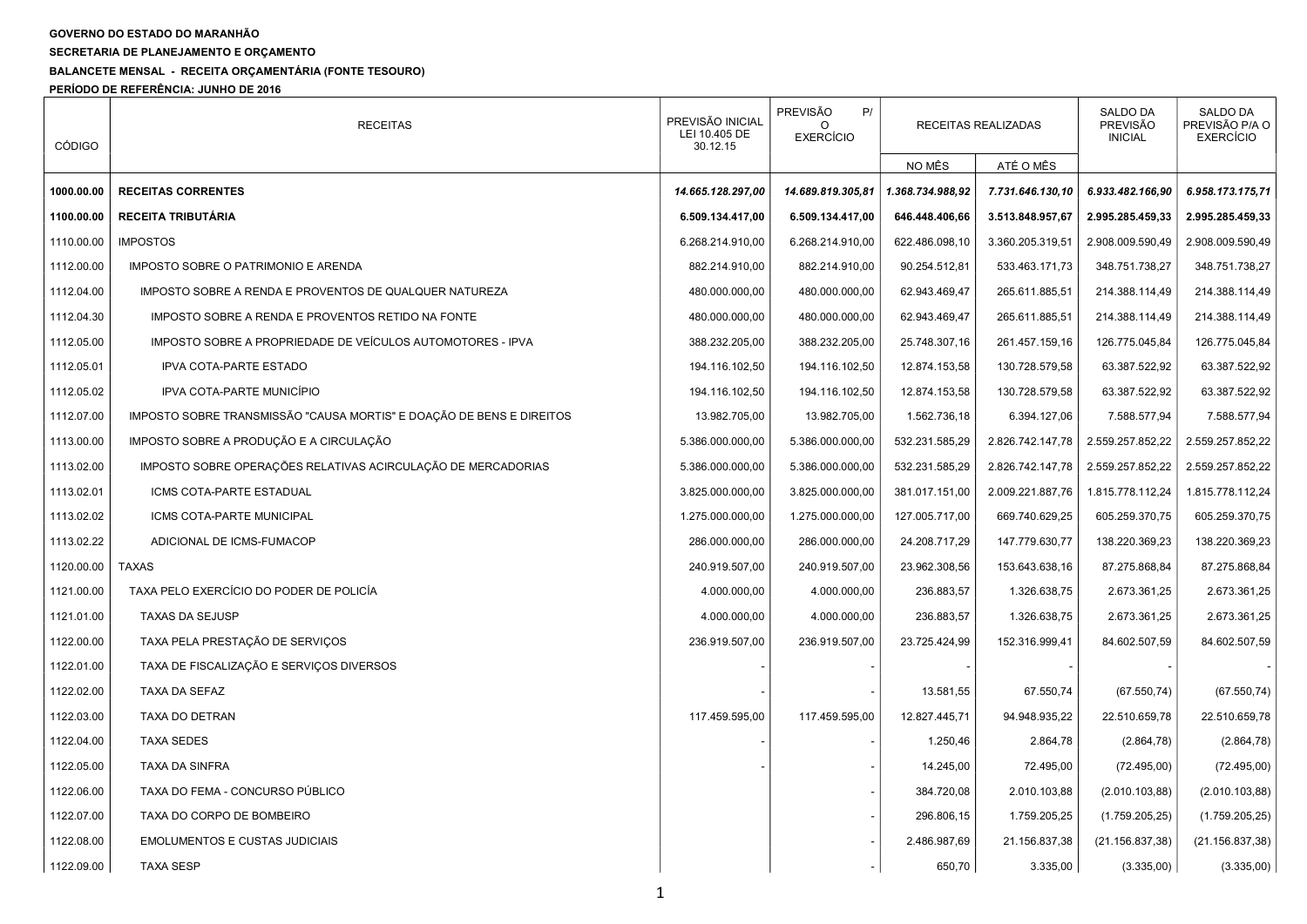| 1122.10.00 | TAXA DA AGED                                     | 4.870.000,00   | 4.870.000,00   | 631.092,84    | 3.236.696,97  | 1.633.303,03    | 1.633.303,03    |
|------------|--------------------------------------------------|----------------|----------------|---------------|---------------|-----------------|-----------------|
| 1122.11.00 | <b>EMOLUMENTOS E CUSTAS EXTRA-JUDICIAIS</b>      |                |                | 6.769.432,05  | 27.156.818,48 | (27.156.818,48) | (27.156.818,48) |
| 1122.12.00 | <b>TAXA JUCEMA</b>                               | 7.350.651,00   | 7.350.651,00   |               | 190.087,00    | 7.160.564,00    | 7.160.564,00    |
| 1122.13.00 | <b>TAXA FUNPEN</b>                               |                |                | 199,10        | 682,30        | (682, 30)       | (682, 30)       |
| 1122.15.00 | TAXA DE LICITAÇÕES                               |                |                | 1.189,60      | 6.275,70      | (6.275, 70)     | (6.275, 70)     |
| 1122.22.00 | TAXA DO FES/SES                                  |                |                | 6.256,60      | 74.856,70     | (74.856, 70)    | (74.856, 70)    |
| 1122.23.00 | TAXA DO DIÁRIO OFICIAL                           |                |                | 289.228,55    | 1.129.959,09  | (1.129.959,09)  | (1.129.959,09)  |
| 1122.24.00 | TAXA DA SETUR                                    |                |                | 322,00        | 3.328,10      | (3.328, 10)     | (3.328, 10)     |
| 1122.25.00 | TAXA DE FPDC DIR. CONSUMIDOR                     |                |                |               |               |                 |                 |
| 1122.26.00 | TAXA DE CONT. FISCAL DROGAS                      |                |                |               | 52,00         | (52,00)         | (52,00)         |
| 1122.27.00 | TAXA DA HEMOMAR                                  |                |                |               |               |                 |                 |
| 1122.28.00 | TAXA DO TCFA/MA CONTROLE AMBIENTAL               |                |                | 1.146,20      | 15.069,54     | (15.069, 54)    | (15.069, 54)    |
| 1122.31.00 | <b>OUTRAS TAXAS JUDICIAIS</b>                    |                |                | 318,49        | 1.600,83      | (1.600, 83)     | (1.600, 83)     |
| 1122.32.00 | TAXAS COMUNS ÀS DEMAIS SECRETARIAS               | 107.239.261,00 | 107.239.261,00 | 552,22        | 480.245,45    | 106.759.015,55  | 106.759.015,55  |
| 1122.33.00 | TAXAS DE REGULAÇÃO CONTROLE E FISC. ARSEP - TRCF |                |                |               |               |                 |                 |
| 1200.00.00 | RECEITA DE CONTRIBUICÕES                         |                |                |               |               |                 |                 |
| 1210.00.00 | CONTRIBUICÕES SOCIAIS                            |                |                |               |               |                 |                 |
| 1210.29.00 | CONTRIB. PREVIDÊNCIÁRIA DO REGIME PRÓPRIO        |                |                |               |               |                 |                 |
| 1210.29.01 | CONTRIB. PATRONAL-ATIVO CIVIL                    |                |                |               |               |                 |                 |
| 1210.29.02 | CONTRIB. PATRONAL-ATIVO MILITAR                  |                |                |               |               |                 |                 |
| 1210.29.07 | CONTRIB. SERVIDOR-ATIVO CIVIL                    |                |                |               |               |                 |                 |
| 1210.29.08 | CONTRIB. SERVIDOR-ATIVO MILITAR                  |                |                |               |               |                 |                 |
| 1210.29.09 | CONTRIB. SERVIDOR-INATIVO CIVIL                  |                |                |               |               |                 |                 |
| 1210.29.10 | CONTRIB. SERVIDOR-INATIVO MILITAR                |                |                |               |               |                 |                 |
| 1210.29.11 | CONTRIB. PENSIONISTA CIVIL                       |                |                |               |               |                 |                 |
| 1210.29.12 | CONTRIB. PENSIONISTA MILITAR                     |                |                |               |               |                 |                 |
| 1210.46.00 | COMP. PREV/REG GERAL E OS REG. PROP. PREV. SERV. |                |                |               |               |                 |                 |
| 1220.00.00 | CONTRIBUIÇÕES ECONÔMICAS                         |                |                |               |               |                 |                 |
| 1300.00.00 | <b>RECEITA PATRIMONIAL</b>                       | 129.883.418,00 | 129.927.401,00 | 13.795.829,35 | 76.416.057,68 | 53.467.360,32   | 53.511.343,32   |
| 1310.00.00 | RECEITAS IMOBILIÁRIAS                            | 35.114,00      | 35.114,00      | 2.919,15      | 18.557,45     | 16.556,55       | 16.556,55       |
| 1320.00.00 | RECEITAS DE VALORES MOBILIÁRIOS                  | 129.848.304,00 | 129.892.287,00 | 13.792.910,20 | 76.397.500,23 | 53.450.803,77   | 53.494.786,77   |
| 1325.00.00 | REMUNERAÇÃO DE DEPÓSITOS BANCÁRIOS               | 129.848.304,00 | 129.892.287,00 | 13.133.118,51 | 65.210.715,18 | 64.637.588,82   | 64.681.571,82   |
| 1328.00.00 | OUTRAS RECEITAS DE VALORES MOBILIÁRIOS           |                |                | 659.791,69    | 11.186.785,05 | (11.186.785,05) | (11.186.785,05) |
|            | 1330.00.00   RECEITA DE CONCESSÕES E PERMISSÕES  |                |                |               |               |                 |                 |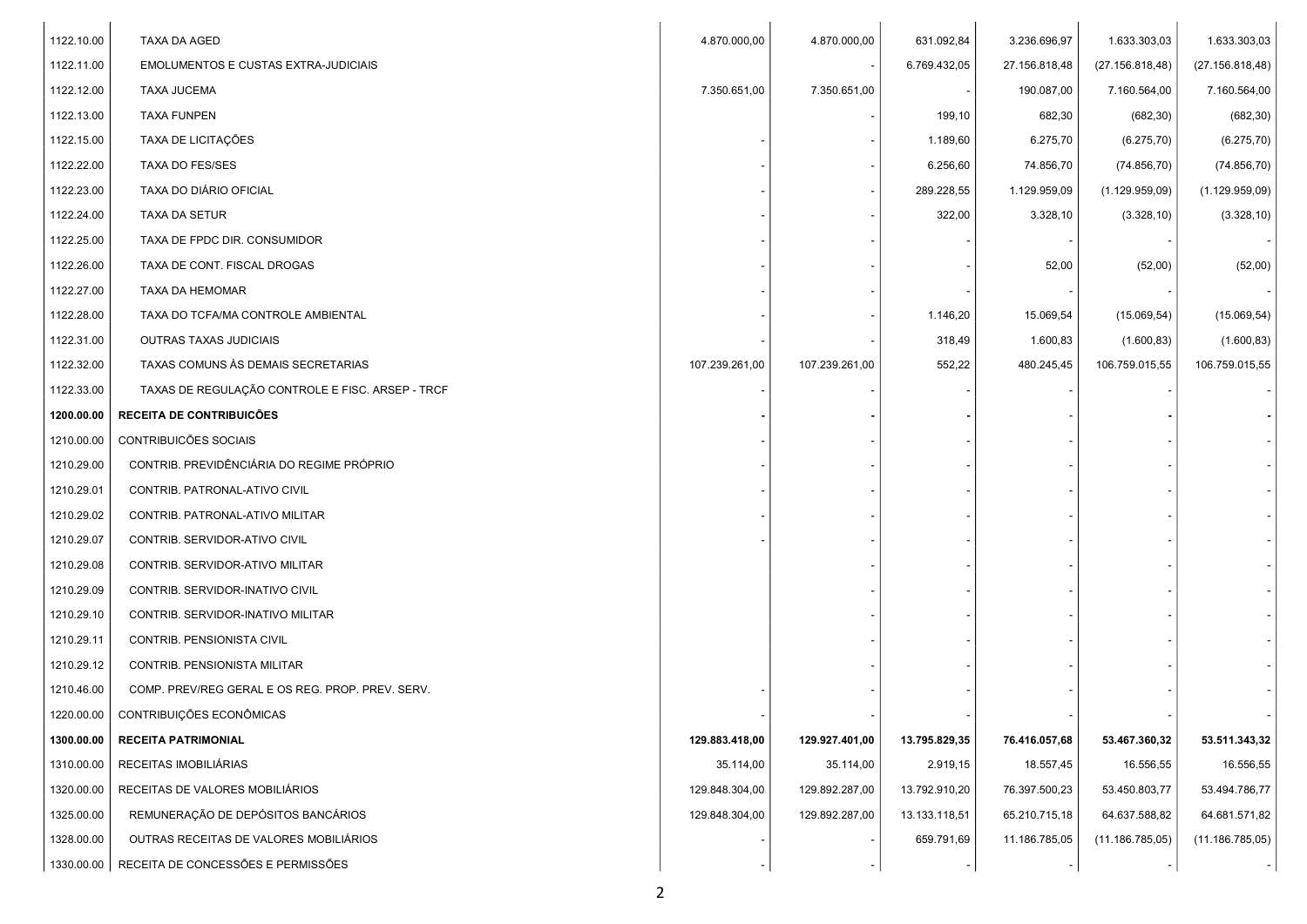| 1340.00.00 | COMPENSACÕES FINANCEIRAS                                                  |                               |                                |                |                               |                                      |                                    |
|------------|---------------------------------------------------------------------------|-------------------------------|--------------------------------|----------------|-------------------------------|--------------------------------------|------------------------------------|
| 1390.00.00 | <b>OUTRAS RECEITAS PATRIMONIAIS</b>                                       |                               |                                |                |                               |                                      |                                    |
| 1600.00.00 | <b>RECEITA DE SERVIÇOS</b>                                                | 4.627.627,00                  | 4.627.627,00                   |                | 743.723,36                    | 3.883.903,64                         | 3.883.903,64                       |
| 1600.01.00 | <b>SERVIÇOS COMERCIAIS</b>                                                |                               |                                |                | 710.504,73                    | (710.504, 73)                        | (710.504, 73)                      |
| 1600.02.00 | <b>SERVIÇOS FINANCEIROS</b>                                               |                               |                                |                |                               |                                      |                                    |
| 1600.06.00 | SERVIÇOS PORTUÁRIOS                                                       |                               |                                |                |                               |                                      |                                    |
| 1600.12.00 | RECEITAS JUDICIAIS                                                        |                               |                                |                | 33.218,63                     | (33.218, 63)                         | (33.218, 63)                       |
| 1600.13.00 | SERVIÇOS ADMINISTRATIVOS                                                  |                               |                                |                |                               |                                      |                                    |
| 1600.16.00 | SERVIÇOS EDUCACIONAIS                                                     |                               |                                |                |                               |                                      |                                    |
| 1600.17.00 | SERVIÇOS AGROPECURIOS                                                     |                               |                                |                |                               |                                      |                                    |
| 1600.30.00 | SERVIÇOS DE TRÂNSITO                                                      |                               |                                |                |                               |                                      |                                    |
| 1600.40.00 | SERVIÇOS AMBIENTAIS                                                       |                               |                                |                |                               |                                      |                                    |
| 1600.99.00 | OUTROS SERVIÇOS                                                           | 4.627.627,00                  | 4.627.627,00                   |                |                               | 4.627.627,00                         | 4.627.627,00                       |
| 1700.00.00 | <b>TRANSFERÊNCIAS CORRENTES</b>                                           | 7.857.406.578,00              | 7.877.409.113,67               | 691.156.153,53 | 4.039.205.232,73              | 3.818.201.345,27                     | 3.838.203.880,94                   |
| 1720.00.00 | TRANSFERÊNCIAS INTERGOVERNAMENTAIS                                        | 7.837.008.022,00              | 7.857.010.557,67               | 691.078.884,03 | 4.039.104.013,23              | 3.797.904.008,77                     | 3.817.906.544,44                   |
| 1721.00.00 | TRANSFERÊNCIAS DA UNIÃO                                                   | 6.610.296.801,00              | 6.630.299.336,67               | 551.514.445,32 | 3.346.425.977,97              | 3.263.870.823,03                     | 3.283.873.358,70                   |
| 1721.01.00 | PARTICIPAÇÃO NA RECEITA DA UNIÃO                                          | 5.996.515.967,00              | 6.010.414.328,00               | 489.224.956,43 | 3.041.514.924,91              | 2.955.001.042,09                     | 2.968.899.403,09                   |
| 1721.01.01 | COTA-PARTE DO FUNDO DE PARTICIPAÇÃO DOS ESTADOS                           | 5.950.000.000,00              | 5.950.000.000,00               | 486.193.040,83 | 2.991.853.939,42              | 2.958.146.060,58                     | 2.958.146.060,58                   |
| 1721.01.12 | COTA-PARTE DO IMPOSTO SOBRE PRODUTOS INDUSTRIALIZADOS-IPI                 | 42.315.000,00                 | 42.315.000,00                  | 3.031.915,60   | 27.265.388,90                 | 15.049.611,10                        | 15.049.611,10                      |
|            | COTA-PARTE ESTADOS                                                        | 31.736.250,00                 | 31.736.250,00                  | 2.273.936,70   | 20.449.041,68                 | 11.287.208,33                        | 11.287.208,33                      |
| 1721.01.13 | COTA-PARTE MUNICIPIOS<br>CONTRIBUIÇÃO DE INTERVENÇÃO NO DOMÍNIO ECONÔMICO | 10.578.750,00<br>4.200.000,00 | 10.578.750,00<br>18.098.361,00 | 757.978,90     | 6.816.347,23<br>22.395.583,41 | 3.762.402,78                         | 3.762.402,78                       |
|            | COTA-PARTE ESTADOS                                                        | 3.150.000,00                  | 13.573.770,75                  |                | 16.796.687,56                 | (18.195.583, 41)<br>(13.646.687, 56) | (4.297.222, 41)<br>(3.222.916, 81) |
|            | COTA-PARTE MUNICÍPIOS                                                     | 1.050.000,00                  | 4.524.590,25                   |                | 5.598.895,85                  | (4.548.895, 85)                      | (1.074.305, 60)                    |
| 1721.01.30 | COTA-PARTE CONTRIB. SAL. EDUC. QUOT. EST/FEDERAL                          |                               |                                |                |                               |                                      |                                    |
| 1721.01.32 | COTA-PARTE IMPOSTOS/O.C. CAMB. E SEG. T.V.M. COMER. OURO                  | 967,00                        | 967,00                         |                | 13,18                         | 953,82                               | 953,82                             |
| 1721.01.99 | OUTRAS TRANSFERÊNCIAS DA UNIÃO                                            |                               |                                |                |                               |                                      |                                    |
| 1721.09.00 | TRANSFERÊNCIAS DA UNIÃO                                                   |                               |                                |                |                               |                                      |                                    |
| 1721.22.00 | TRANSFERÊNCIA DA COMPENSAÇÃO FINANCEIRA                                   | 67.069.147,00                 | 67.069.147,00                  | 3.230.744,80   | 22.896.148,55                 | 44.172.998,45                        | 44.172.998,45                      |
| 1721.22.11 | COTA-PARTE COMPENS, FINANC, RECUR, HÍDRICOS CFRH                          | 5.786.780,00                  | 5.786.780,00                   | 347.681,26     | 2.575.649,66                  | 3.211.130,34                         | 3.211.130,34                       |
| 1721.22.20 | COTA-PARTE COMP. FINAC. RECUR. MINERAIS CFEM                              | 14.032.367,00                 | 14.032.367,00                  | 57.208,89      | 351.573,73                    | 13.680.793,27                        | 13.680.793,27                      |
| 1721.22.70 | COTA-PARTE FUNDO ESPECIAL DO PETRÓLEO - FEP                               | 47.250.000,00                 | 47.250.000,00                  | 2.825.854,65   | 19.968.925,16                 | 27.281.074,84                        | 27.281.074,84                      |
| 1721.33.00 | TRANSFERÊNCIAS DE RECURSOS DO SISTEMA ÚNICO DE SAÚDE-SUS FUNDO A FUNDO    | 440.409.918,00                | 440.409.918,00                 | 34.996.210,97  | 199.153.063,35                | 241.256.854,65                       | 241.256.854,65                     |
| 1721.33.07 | CONV. MDS E COMB A FOME PROG. LEITE é VIDA                                | 46.564.913,00                 | 46.564.913,00                  |                |                               | 46.564.913,00                        | 46.564.913,00                      |
| 1721.33.50 | SAÚDE GESTÃO PLENA                                                        | 393.845.005,00                | 393.845.005,00                 | 34.996.210,97  | 199.153.063,35                | 194.691.941,65                       | 194.691.941,65                     |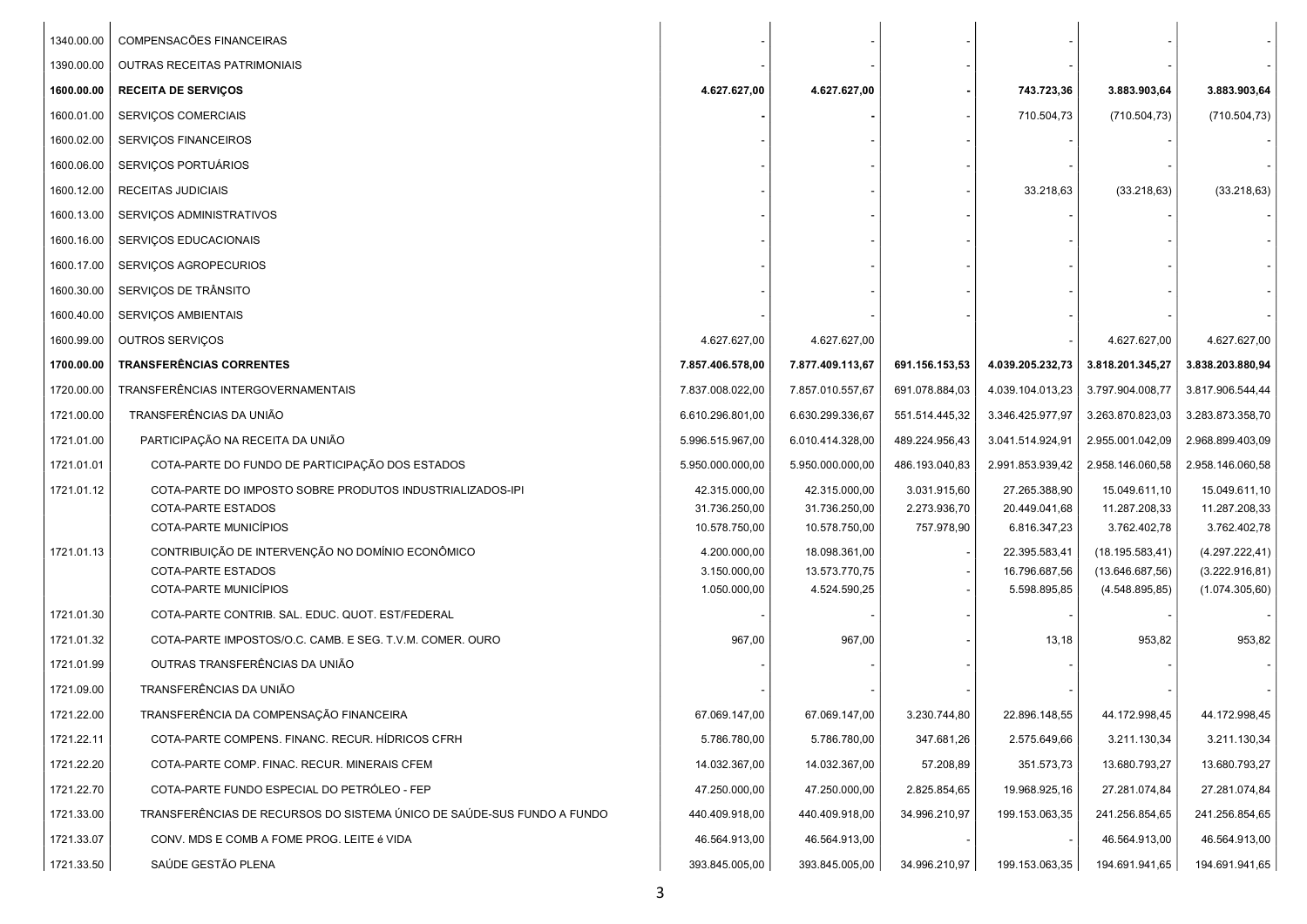| 1721.35.00 | TRANSFERÊNCIAS DE REC. DO FUNDO NACIONAL DO DESENV. EDUCAÇÃO - FNDE | 43.694.190,00    | 49.294.189,67    | 10.264.823,75  | 29.727.663,21  | 13.966.526,79   | 19.566.526,46   |  |
|------------|---------------------------------------------------------------------|------------------|------------------|----------------|----------------|-----------------|-----------------|--|
| 1721.35.01 | TRANSFERÊNCIA DO SALÁRIO EDUCAÇÃO                                   | 21.694.190,00    | 27.294.189,67    | 1.520.075,90   | 10.627.354,82  | 11.066.835,18   | 16.666.834,85   |  |
| 1721.35.06 | <b>MERENDA ESCOLAR</b>                                              | 22.000.000,00    | 22.000.000,00    |                | 10.040.284,00  | 11.959.716,00   | 11.959.716,00   |  |
| 1721.35.99 | OUTRAS TRANSF, DO FNDE                                              |                  |                  | 8.744.747,85   | 9.060.024,39   | (9.060.024, 39) | (9.060.024, 39) |  |
| 1721.36.00 | TRANSFERÊNCIA FINANCEIRA DO ICMS DESONERAÇÃO                        | 28.572.914,00    | 28.572.914,00    | 2.046.037,50   | 12.276.225,00  | 16.296.689,00   | 16.296.689,00   |  |
| 1721.99.00 | OUTRAS TRANSFERÊNCIAS DA UNIÃO                                      | 34.034.665,00    | 34.538.840,00    | 11.751.671,87  | 40.857.952,95  | (6.823.287,95)  | (6.319.112,95)  |  |
| 1721.99.10 | <b>CONVÊNIOS</b>                                                    | 34.034.665,00    | 34.538.840,00    | 5.497.485,62   | 22.095.394,20  | 11.939.270,80   | 12.443.445,80   |  |
| 1721.99.30 | AUXILIO FINANCEIRO PARA FOMENTO E EXPORTAÇÕES                       |                  |                  | 6.254.186,25   | 18.762.558,75  | (18.762.558,75) | (18.762.558,75) |  |
| 1724.00.00 | TRANSFERÊNCIAS MULTIGOVERNAMENTAIS                                  | 1.226.711.221,00 | 1.226.711.221,00 | 139.564.438,71 | 692.678.035,26 | 534.033.185,74  | 534.033.185,74  |  |
| 1724.01.00 | TRANSFÊRENCIAS DE RECURSOS - FUNDEB                                 | 741.686.436,00   | 741.686.436,00   | 55.721.024,97  | 328.457.314,48 | 413.229.121,52  | 413.229.121,52  |  |
| 1724.02.00 | TRANSFERÊNCIA DE RECURSOS DA COMPLEMENTAÇÃO DA UNIÃO AO FUNDEB      | 485.024.785,00   | 485.024.785,00   | 83.843.413,74  | 364.220.720,78 | 120.804.064,22  | 120.804.064,22  |  |
| 1730.00.00 | TRANSFERÊNCIAS DE INSTITUIÇÕES PRIVADAS                             | 20.398.556,00    | 20.398.556,00    | 77.269,50      | 101.219,50     | 20.297.336,50   | 20.297.336,50   |  |
| 1750.00.00 | TRANSFERÊNCIAS DE PESSOAS                                           |                  |                  |                |                |                 |                 |  |
| 1760.00.00 | TRANSFERENCIAS DE CONVENIOS                                         |                  |                  |                |                |                 |                 |  |
| 1900.00.00 | <b>OUTRAS RECEITAS CORRENTES</b>                                    | 164.076.257,00   | 168.720.747,14   | 17.334.599,38  | 101.432.158,66 | 62.644.098,34   | 67.288.588,48   |  |
| 1910.00.00 | MULTAS E JUROS DE MORA                                              | 35.489.477,00    | 40.133.967,14    | 6.346.237,72   | 31.471.340,34  | 4.018.136,66    | 8.662.626,80    |  |
| 1911.00.00 | MULTAS E JUROS DE MORA/TRIBUTOS                                     | 35.489.477,00    | 40.133.967,14    | 6.289.345,88   | 30.795.200,19  | 4.694.276,81    | 9.338.766,95    |  |
| 1911.10.00 | MULTAS E JUROS DE MORA DO ICMS                                      | 14.035.142,00    | 14.035.142,00    | 3.253.302,21   | 14.504.497,53  | (469.355,53)    | (469.355,53)    |  |
| 1911.12.00 | MULTAS E JUROS MORA DIV. ATIVA                                      | 4.307.951,00     | 4.307.951,00     | 313.559,81     | 1.925.402,86   | 2.382.548,14    | 2.382.548,14    |  |
| 1911.13.00 | MULTAS E JUROS DE MORADO ITCD                                       |                  |                  | 4.283,46       | 32.801,82      | (32.801, 82)    | (32.801, 82)    |  |
| 1911.14.00 | MULTAS E JUROS DE MORADO FUMACOP                                    | 6.808,00         | 6.808,00         | 2.064,90       | 15.028,71      | (8.220, 71)     | (8.220, 71)     |  |
| 1911.16.00 | MULTAS E JUROS DE MORA DO IPVA                                      | 577.246,00       | 577.246,00       | 89.504,82      | 470.077,87     | 107.168,13      | 107.168,13      |  |
| 1911.17.00 | INDENIZAÇÕES                                                        |                  |                  |                |                |                 |                 |  |
| 1911.18.00 | <b>RESTITUICÕES</b>                                                 |                  |                  |                |                |                 |                 |  |
| 1911.19.00 | MULTAS DE TRÂNSITO                                                  |                  | 4.644.490,14     | 1.632.341,54   | 8.356.001,29   | (8.356.001, 29) | (3.711.511, 15) |  |
| 1911.19.01 | MULTA ESTADUAL DE TRÂNSITO - DETRAN                                 |                  | 4.644.490,14     | 1.036.404,14   | 5.144.466,87   | (5.144.466, 87) | (499.976, 73)   |  |
| 1911.19.02 | PARCELA MULTA ESTADUAL - PM                                         |                  |                  | 58.880,00      | 295.215,00     | (295.215,00)    | (295.215,00)    |  |
| 1911.19.03 | PARCELA MULTA MUNICIPAL - DETRAN                                    |                  |                  | 319.332,00     | 1.880.748,00   | (1.880.748,00)  | (1.880.748,00)  |  |
| 1911.19.04 | PARCELA MULTA MUNICIPAL - PM                                        |                  |                  | 2.160,00       | 10.540,00      | (10.540,00)     | (10.540, 00)    |  |
| 1911.19.05 | MULTA ESTADUAL DE TRÂNSITO INTERESTADUAL                            |                  |                  | 215.565,40     | 1.025.031,42   | (1.025.031, 42) | (1.025.031, 42) |  |
| 1911.24.00 | MULTAS E JUROS DE MORA DO ICMS - MUNICÍPIO                          | 2.127.439,00     | 2.127.439,00     | 375.447,86     | 1.863.352,09   | 264.086,91      | 264.086,91      |  |
| 1911.25.00 | MULTAS E JUROS DE MORA DO IPVA - MUNICÍPIO                          | 253.736,00       | 253.736,00       | 87.154,90      | 467.449,21     | (213.713,21)    | (213.713,21)    |  |
| 1911.26.00 | MULTAS E JUROS DE MORA DIV. ATIVA - MUNICÍPIO                       | 814.006,00       | 814.006,00       | 46.409,98      | 309.070,17     | 504.935,83      | 504.935,83      |  |
| 1911.99.00 | MULTAS E JUROS DEMORA - OUTROS TRIBUTOS                             | 13.367.149,00    | 13.367.149,00    | 485.276,40     | 2.851.518,64   | 10.515.630,36   | 10.515.630,36   |  |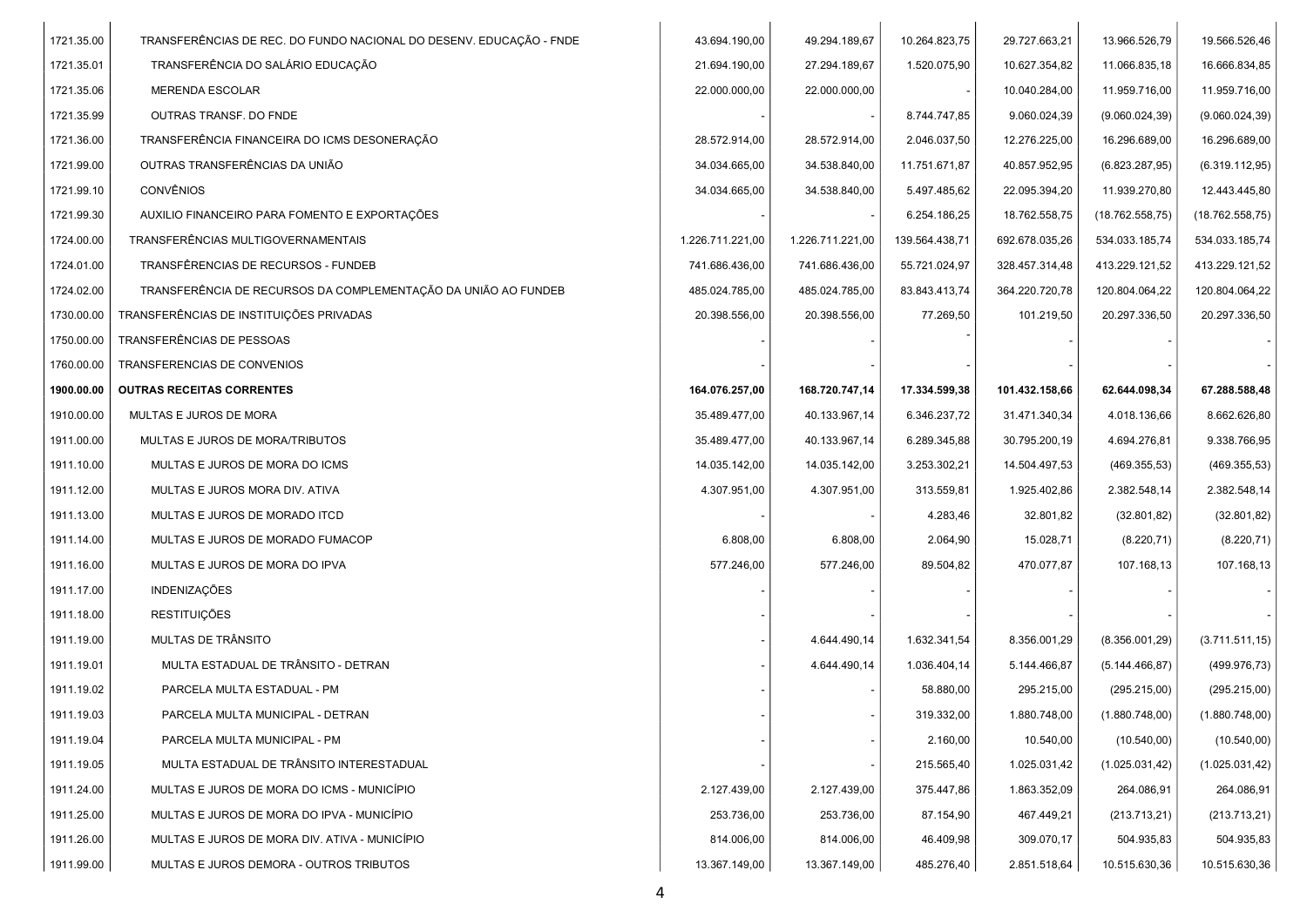| 1919.00.00 | MULTAS E JUROS DE MORA DE OUTRAS RECEITAS          |               |               | 56.891,84    | 676.140,15    | (676.140, 15)    | (676.140, 15)    |
|------------|----------------------------------------------------|---------------|---------------|--------------|---------------|------------------|------------------|
| 1919.16.00 | FUNDO DE MODERNIZAÇÃO DO TCE                       |               |               | 48.704,65    | 667.304,96    | (667.304,96)     | (667.304,96)     |
| 1919.18.00 | MINISTÉRIO PÚBLICO ESTADUAL                        |               |               | (124,00)     | 400,00        | (400,00)         | (400,00)         |
| 1919.20.00 | SECRETARIA DE ESTADO DA SEGURANÇA PÚBLICA          |               |               |              | 124,00        | (124,00)         | (124,00)         |
| 1919.22.00 | MULTAS CONTRATUAIS - SEFAZ                         |               |               | 500,00       | 500,00        | (500, 00)        | (500, 00)        |
| 1919.99.00 | OUTRAS MULTAS                                      |               |               | 7.811,19     | 7.811,19      | (7.811, 19)      | (7.811, 19)      |
| 1920.00.00 | INDENIZAÇÕES E RESTITUIÇÕES                        | 50.052.500,00 | 50.052.500,00 | 2.670.108,73 | 13.287.174,40 | 36.765.325,60    | 36.765.325,60    |
| 1921.00.00 | INDENIZAÇÕES                                       | 50.052.500,00 | 50.052.500,00 | 2.670.108,73 | 13.287.174,40 | 36.765.325,60    | 36.765.325,60    |
| 1921.01.00 | COMPENSAÇÃO FINANCEIRA P/ OUTROS RECURSOS HÍDRICOS |               |               |              | 10.063,10     | (10.063, 10)     | (10.063, 10)     |
| 1921.03.00 | COMPENSAÇÃO FINANCEIRA ÓLEO BRUTO                  |               |               |              |               |                  |                  |
| 1921.09.00 | OUTRAS INDENIZAÇÕES E RESTITUIÇÕES                 | 50.000.000,00 | 50.000.000,00 | 2.670.108,73 | 13.267.837,40 | 36.732.162,60    | 36.732.162,60    |
| 1921.99.00 | OUTRAS INDENIZAÇÕES                                | 52.500,00     | 52.500,00     |              | 9.273,90      | 43.226,10        | 43.226,10        |
| 1922.00.00 | <b>RESTITUIÇÕES</b>                                |               |               |              |               |                  |                  |
| 1922.10.00 | COMPENSAÇÃO PREVIDENCIÁRIA                         |               |               |              |               |                  |                  |
| 1922.99.00 | OUTRAS RESTITUIÇÕES                                |               |               |              |               |                  |                  |
| 1930.00.00 | RECEITA DA DÍVIDA ATIVA                            | 25.624.280,00 | 25.624.280,00 | 4.793.489,52 | 36.267.126,68 | (10.642.846, 68) | (10.642.846, 68) |
| 1931.00.00 | RECEITA DA DÍVIDA ATIVA TRIBUTÁRIA                 | 22.065.352.00 | 22.065.352,00 | 3.053.871,51 | 21.161.250,07 | 904.101,93       | 904.101,93       |
| 1931.10.00 | RECEITA DA DÍVIDA ATIVA TRIBUTARIA                 | 22.065.352,00 | 22.065.352,00 | 3.053.871,51 | 21.161.250,07 | 904.101,93       | 904.101,93       |
| 1931.11.00 | RECEITA DA DIVIDA ATIVA DO ICMS                    | 14.235.711,00 | 14.235.711,00 | 1.199.819,49 | 6.207.971,16  | 8.027.739,84     | 8.027.739,84     |
| 1931.14.00 | RECEITA DA DÍVIDA ATIVA DO IPVA                    | 7.829.641,00  | 7.829.641,00  | 1.854.052,02 | 14.953.278,91 | (7.123.637, 91)  | (7.123.637, 91)  |
| 1931.99.00 | RECEITA DA DÍVIDA ATIVA DE OUTROS TRIBUTOS         |               |               |              |               |                  |                  |
| 1932.00.00 | RECEITA DA DÍVIDA ATIVA PARTE MUNICÍPIO.           | 3.558.928,00  | 3.558.928,00  | 1.739.618,01 | 15.105.876,61 | (11.546.948, 61) | (11.546.948, 61) |
| 1990.00.00 | RECEITAS DIVERSAS                                  | 52.910.000,00 | 52.910.000,00 | 3.524.763,41 | 20.406.517,24 | 32.503.482,76    | 32.503.482,76    |
| 1990.01.00 | OUTRAS RECEITAS DIVERSAS                           | 52.910.000,00 | 52.910.000,00 | 3.524.763,41 | 20.350.446,02 | 32.559.553,98    | 32.559.553,98    |
| 1990.01.01 | JUNTA COMERCIAL DO MARANHÃO                        |               |               | 607.138,71   | 3.293.573,85  | (3.293.573, 85)  | (3.293.573, 85)  |
| 1990.01.02 | FUNDO DES. AGROIND. DO ESTADO - FEDAGRO            |               |               | 176.383,23   | 1.022.330,29  | (1.022.330, 29)  | (1.022.330, 29)  |
| 1990.01.03 | FUNDO DE MODERNIZAÇÃO DO TCE                       |               |               | 22.891,40    | 57.065,48     | (57.065, 48)     | (57.065, 48)     |
| 1990.01.05 | FUNDO DE FORTALECIMENTO DA ADM. TRIBUTÁRIA - FUNAT |               |               | 46.424,50    | 3.237.363,60  | (3.237.363,60)   | (3.237.363, 60)  |
| 1990.01.06 | FUNDO ESTADUAL DE DESENVOLVIMENTO INDUSTRIAL       |               |               | 2.511.155,61 | 9.782.080,00  | (9.782.080,00)   | (9.782.080,00)   |
| 1990.01.07 | FUNDO DE PROTEÇÃO E DEFESA DO CONSUMIDOR           |               |               | 247.882,56   | 1.597.302,05  | (1.597.302,05)   | (1.597.302,05)   |
| 1990.01.08 | FUNDO ESPECIAL LEGISLATIVO - FUNDEG                |               |               | 60,00        | 115,90        | (115,90)         | (115,90)         |
| 1990.01.09 | AGÊNCIA ESTADUAL DE DEFESA AGROPECUÁRIA - AGED     |               |               | 26.317,85    | 132.665,32    | (132.665, 32)    | (132.665, 32)    |
| 1990.01.10 | FUNOD DA CULTURA DO MARANHÃO - FENDEC-MA           |               |               | 10,00        | 50,00         | (50,00)          | (50,00)          |
| 1990.01.12 | FUNDO ESTADUAL DE PENSÃO E APOSENTADORIA           |               |               |              | 85,13         | (85, 13)         | (85, 13)         |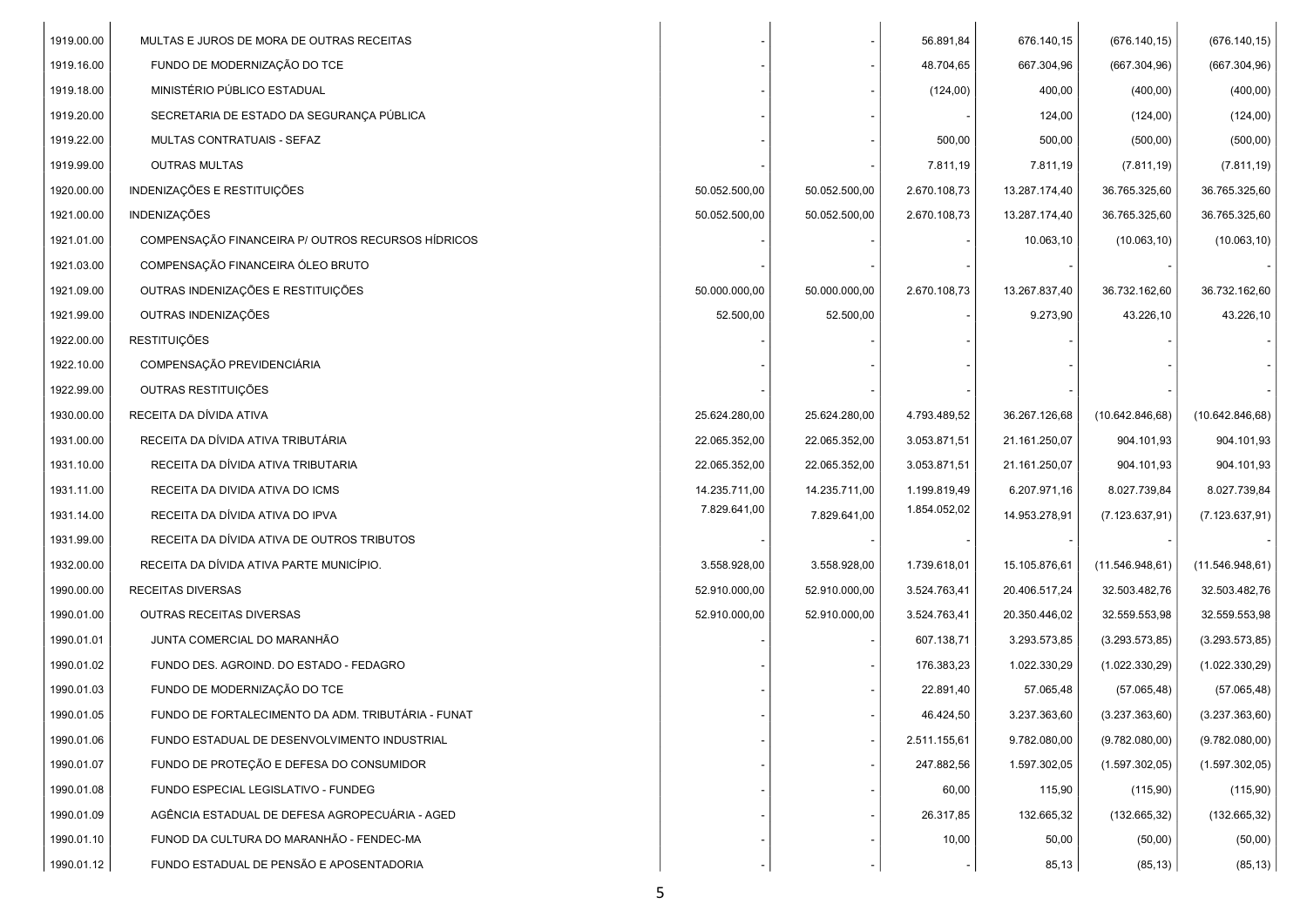| 1990.01.13 | FUNDO DOS BENEFÍCIOS DOS SERVIDORES - FUNBEM            |                  |                  | (247.025, 72)  | 174,29           | (174, 29)        | (174, 29)        |
|------------|---------------------------------------------------------|------------------|------------------|----------------|------------------|------------------|------------------|
| 1990.01.99 | <b>OUTRAS RECEITAS</b>                                  | 52.910.000,00    | 52.910.000,00    | 133.525,27     | 1.227.640,11     | 51.682.359,89    | 51.682.359,89    |
| 1990.02.00 | ENCARGOS LEG P/ INSCRIÇÃO DÍV. ATIVA E REC ONUS SUC     |                  |                  |                | 56.071,22        | (56.071, 22)     | (56.071, 22)     |
| 1990.02.03 | RECEITA DEFENSORIA                                      |                  |                  |                | 56.071,22        | (56.071, 22)     | (56.071, 22)     |
| 1990.05.00 | SALDOS DE EXERCÍCIOS ANTERIORES                         |                  |                  |                |                  |                  |                  |
| 2000.00.00 | <b>RECEITAS DE CAPITAL</b>                              | 1.907.074.171,00 | 1.907.389.448,00 | 85.813.991,69  | 540.160.177,54   | 1.366.913.993,46 | 1.367.229.270,46 |
| 2100.00.00 | OPERAÇÕES DE CRÉDITO                                    | 1.297.479.338,00 | 1.297.479.338,00 | 79.456.181,84  | 458.819.246,97   | 838.660.091,03   | 838.660.091,03   |
| 2110.00.00 | OPERAÇÕES DE CRÉDITO INTERNAS                           | 1.284.979.338,00 | 1.284.979.338,00 | 74.906.141,84  | 450.428.950,79   | 834.550.387,21   | 834.550.387,21   |
| 2120.00.00 | OPERAÇÕES DE CRÉDITO EXTERNAS                           | 12.500.000,00    | 12.500.000,00    | 4.550.040,00   | 8.390.296,18     | 4.109.703,82     | 4.109.703,82     |
| 2200.00.00 | ALIENAÇÃO DE BENS                                       | 45.000.000,00    | 45.000.000,00    | 55.099,00      | 55.099,00        | 44.944.901,00    | 44.944.901,00    |
| 2210.00.00 | ALIENAÇÃO DE BENS MÓVEIS                                | 15.000.000,00    | 15.000.000,00    | 55.099,00      | 55.099,00        | 14.944.901,00    | 14.944.901,00    |
| 2220.00.00 | ALIENAÇÃO DE BENS IMÓVEIS                               | 30.000.000,00    | 30.000.000,00    |                |                  | 30.000.000,00    | 30.000.000,00    |
| 2300.00.00 | AMORTIZAÇÕES DE EMPRÉSTIMOS                             |                  |                  |                |                  |                  |                  |
| 2310.00.00 | DE EMPRESTIMOS                                          |                  |                  |                |                  |                  |                  |
| 2320.00.00 | DE FINANCIAMENTOS                                       |                  |                  |                |                  |                  |                  |
| 2400.00.00 | TRANSFERÊNCIAS DE CAPITAL                               | 144.594.833,00   | 144.910.110,00   | 2.587,58       | 187.963,67       | 144.406.869,33   | 144.722.146,33   |
| 2420.00.00 | TRANSFERÊNCIAS INTERGOVERNAMENTAIS                      | 144.594.833,00   | 144.910.110,00   | 2.587,58       | 187.963,67       | 144.406.869,33   | 144.722.146,33   |
| 2421.00.00 | TRANSFERÊNCIAS DA UNIÃO                                 | 144.594.833,00   | 144.910.110,00   | 2.587,58       | 187.963,67       | 144.406.869,33   | 144.722.146,33   |
| 2430.00.00 | TRANSFERÊNCIAS DE INSTITUIÇÕES PRIVADAS                 |                  |                  |                |                  |                  |                  |
| 2500.00.00 | OUTRAS RECEITAS DE CAPITAL                              | 420.000.000,00   | 420.000.000,00   | 6.300.123,27   | 81.097.867,90    | 338.902.132,10   | 338.902.132,10   |
| 7000.00.00 | RECEITAS CORRENTES - INTRA-ORCAMENTÁRIAS                |                  |                  |                |                  |                  |                  |
| 7200.00.00 | RECEITAS DE CONTRIBUIÇÕESES - INTRA-ORCAMENTÁRIAS       |                  |                  |                |                  |                  |                  |
| 7210.00.00 | CONTRIBUIÇÕES SOCIAIS - INTRA-ORCAMENTÁRIAS             |                  |                  |                |                  |                  |                  |
| 9000.00.00 | DEDUÇÕES DA RECEITA                                     | 2.017.793.948,00 | 2.017.793.948,00 | 178.646.006,37 | 1.042.441.747,88 | 975.352.200,12   | 975.352.200,12   |
| 9100.00.00 | <b>INCENTIVOS FISCAIS</b>                               |                  |                  |                |                  |                  |                  |
| 9200.00.00 | <b>RESTITUIÇÕES</b>                                     |                  |                  | 129.269,48     | 819.723,01       | (819.723, 01)    | (819.723, 01)    |
| 9500.00.00 | DEDUÇÃO RECEITA DO FUNDEB                               | 2.014.881.958,00 | 2.014.881.958,00 | 178.516.736,89 | 1.041.617.666,31 | 973.264.291,69   | 973.264.291,69   |
| 9510.00.00 | ICMS MANUTENÇÃO E DESENVOLVIMENTO DO ENSINO             | 764.900.000,00   | 764.900.000,00   | 76.183.851,59  | 401.734.773,51   | 363.165.226,49   | 363.165.226,49   |
| 9520.00.00 | FPE MANUTENÇÃO E DESENVOLVIMENTO DO ENSINO              | 1.190.000.000,00 | 1.190.000.000,00 | 97.238.608,13  | 598.370.787,72   | 591.629.212,28   | 591.629.212,28   |
| 9530.00.00 | IPI MANUTENÇÃO E DESENVOLVIMENTO DO ENSINO              | 6.347.250,00     | 6.347.250,00     | 454.787,32     | 4.089.808,25     | 2.257.441,75     | 2.257.441,75     |
| 9540.00.00 | LEI COMPLEMENTAR MANUTENÇÃO E DESENVOLVIMENTO DO ENSINO | 5.714.583,00     | 5.714.583,00     | 409.207,50     | 2.455.245,00     | 3.259.338,00     | 3.259.338,00     |
| 9550.00.00 | IPVA IMPOSTO PROPRIEDADE VEÍCULOS AUTO MOTORES          | 38.823.221,00    | 38.823.221,00    | 2.592.731,68   | 26.237.121,28    | 12.586.099,72    | 12.586.099,72    |
| 9560.00.00 | ITCD IMPOSTO TRANSMISSÃO CAUSA DOAÇÃO                   | 2.796.541,00     | 2.796.541,00     | 313.403,95     | 1.283.637,28     | 1.512.903,72     | 1.512.903,72     |
| 9570.00.00 | DÍVIDA ATIVA TRIBUTÁRIA                                 | 2.847.142,00     | 2.847.142,00     | 610.774,26     | 4.160.313,14     | (1.313.171, 14)  | (1.313.171, 14)  |